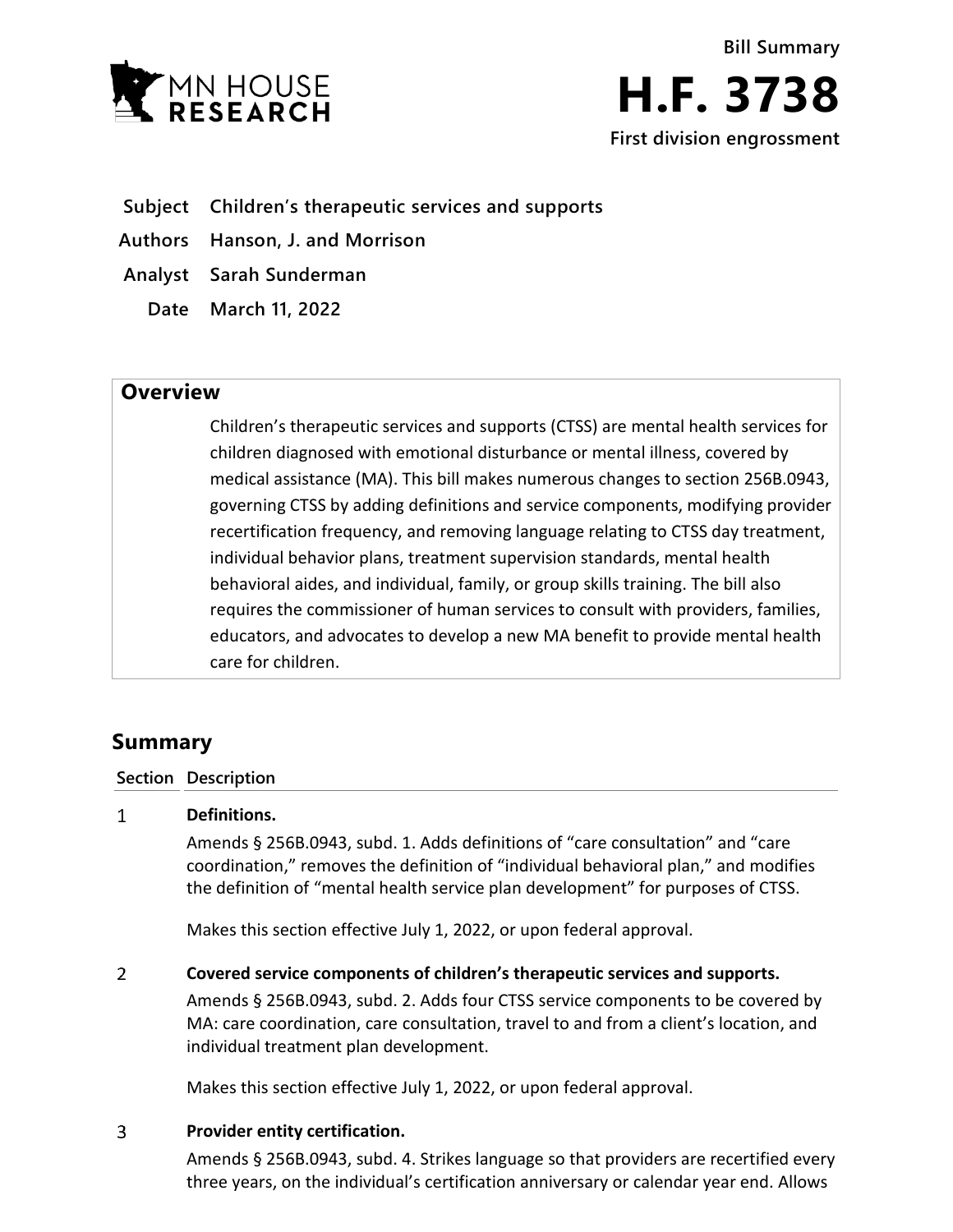### **Section Description**

the commissioner to approve a recertification extension; outlines requirements for certification, recertification, and decertification processes.

Makes this section effective July 1, 2022, or upon federal approval.

### $\overline{4}$ **Provider entity clinical infrastructure requirements.**

Amends § 256B.0943, subd. 6. Removes language regarding individual behavior plans, day treatment program conditions, and direction to a mental health behavioral aide.

Makes this section effective July 1, 2022, or upon federal approval.

### 5 **Qualifications of individual and team providers.**

Amends § 256B.0943, subd. 7. Removes mental health practitioner language; day treatment team must only include one mental health professional or clinical trainee.

Makes this section effective July 1, 2022, or upon federal approval.

### 6 **Service delivery criteria.**

Amends § 256B.0943, subd. 9. Removes CTSS day treatment program availability and time requirements; removes two requirements related to individual, family, or group skills training; removes requirements related to mental health behavioral aide services; modifies documentation requirements for when a provider determines that psychotherapy is no longer medically necessary.

Makes this section effective July 1, 2022, or upon federal approval.

### $\overline{7}$ **Direction to commissioner; development of new Medicaid-eligible mental health benefit for children and families.**

Requires the commissioner to consult with providers, families, educators, and advocates to develop a new MA benefit to provide mental health care for children. Lists requirements for services under the new benefit; requires a single assessment for care access. Specifies that services must not be denied based on service location or service entity. Requires a report to the legislature by February 1, 2023.

#### 8 **Repealer.**

Repeals section 256B.0943, subd. 8a (level II mental health behavioral aide).

Makes this section effective July 1, 2022, or upon federal approval.